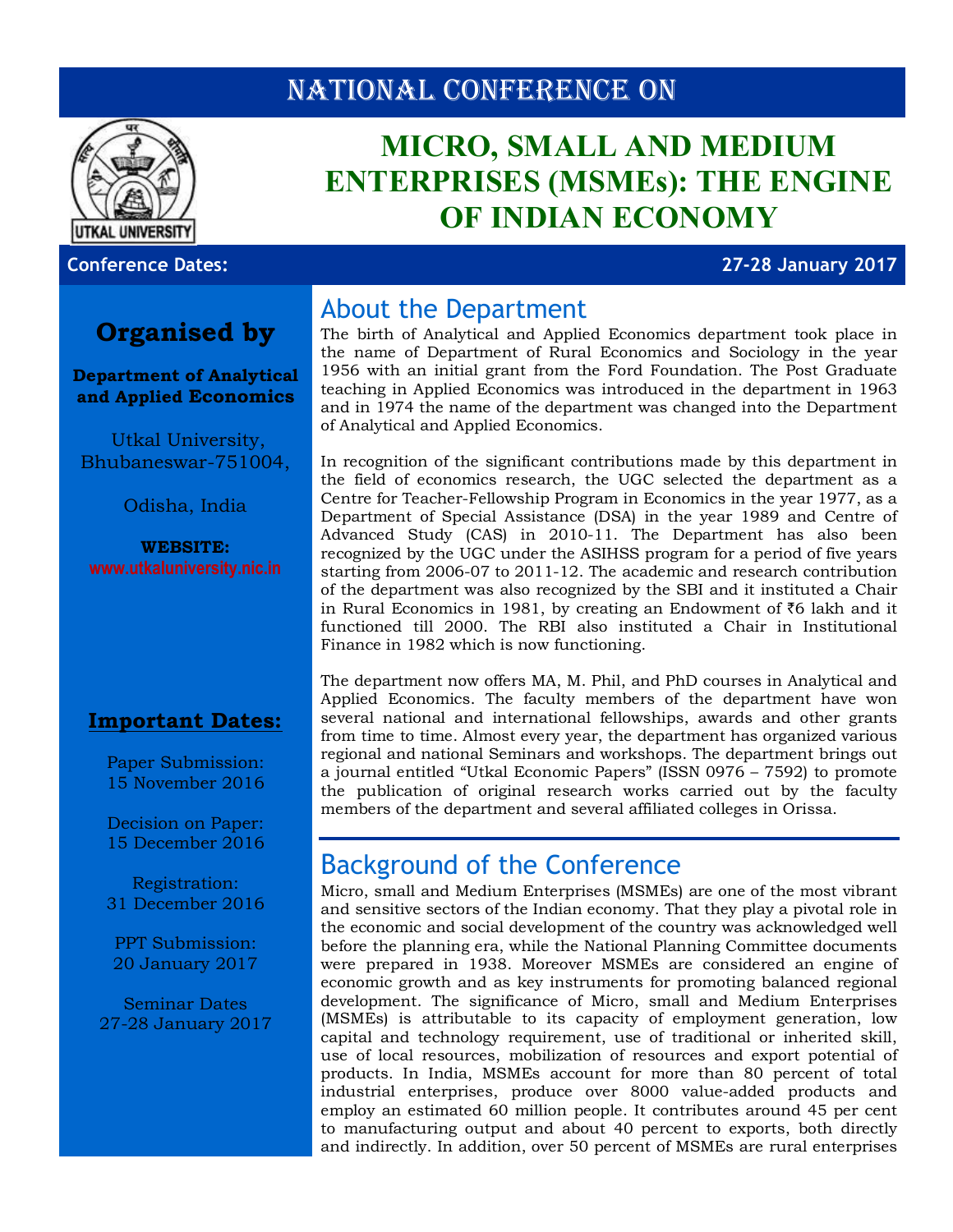#### **ORGANISING COMMITTEE**

#### **Patron :**

Professor Asoka Kumar Das Vice-Chancellor

#### **Advisor:**

Prof. Ranjan Kumar Bal Chairman. PG Council

#### **Convener:**

Dr. Himanshu Sekhar Rout Head of the Department

#### **Organizing Secretary**:

Dr. Mitali Chinara

#### **Members:**

Dr. Siba Sankar Mohanty

Dr. Aparajita Biswal

- Dr. Alok Ranjan Behera
- Dr. Swayamprva Mishra
- Dr. Atal Bihari Das

and widely distributed across low-income states making them an important sector for promoting economic growth and poverty reduction. The sector is instrumental in bringing about a more equitable distribution of income and wealth, thereby making the growth process broader based and more inclusive. The extent of inclusivity of the sector can be assessed from the fact that nearly 50 per cent of the units are owned and operated by the disadvantaged section of the society. In recent years, the MSME sector has consistently registered higher growth rates as compared to the entire industrial sector. The sector has also exhibited praiseworthy adaptability to sustain itself during periods of economic downturn and recession.

The MSME sector in India is characterized by a high degree of heterogeneity in terms of the size of enterprise, nature of product and services produced and levels of technology used. But in the recent past the performance of this sector has been better than that of the industrial sector as a whole and the GDP of India as well.

'Globalization', which marks a shift from earlier policy of controlled industrialization- with protection to domestic industries along with import substitution measures – has provided the sector a wider market and access to better technology, while exposing it to ruthless competition from larger players, both domestic and multi-national. To ensure a firm ground to the sector in the global market place, Government of India has put a number of initiatives in place. The definition and coverage of the sector has been broadened under the Micro, Small and Medium Enterprises Development (MSMED) Act, 2006. A Task Force was constituted by the Prime Minister in 2009 to delve into issues which inhibit the growth of the sector, which made 85 recommendations. Subsequently, the Planning Commission constituted a Working Group on MSME's growth for  $12<sup>th</sup>$  Five Year Plan (2012-17) in May 2011. The terms of reference of the group was to suggest specific action plans and milestones to be achieved during the  $12<sup>th</sup>$  plan besides carrying forward the recommendations of the Prime Minister's Task Force.

But in spite of these initiatives, the MSME sector has been burdened with several maladies which not only has stunted the growth of existing units, but also has prohibited new entrepreneurs from venturing into the sector. Against this backdrop, the Department of Analytical and Applied Economics, Utkal University is organizing a National Conference to deliberate on the issues pertaining to MSMEs in India.

### Seminar Sub-themes

The Sub-themes of the conference are as follows:

- 1. Concept and definition of MSME
- 2. Development of MSME
- 3. Challenges and prospects of MSMEs
- 4. Entrepreneurship Avenues in MSME
- 5. Financing of MSME
- 6. Building Global Competitiveness through MSME
- 7. Make in India: Growth Opportunities for MSME
- 8. MSME: the Growth Engine of India
- 9. MSME Development through Technology, Skill and Innovation
- 10. Legal Issues relating to MSME
- 11. IPR issues relating to MSME
- 12. Major Schemes of Government of India for MSME
- 13. Recent Initiative of the Ministry of MSME
- 14. Development of MSME in Odisha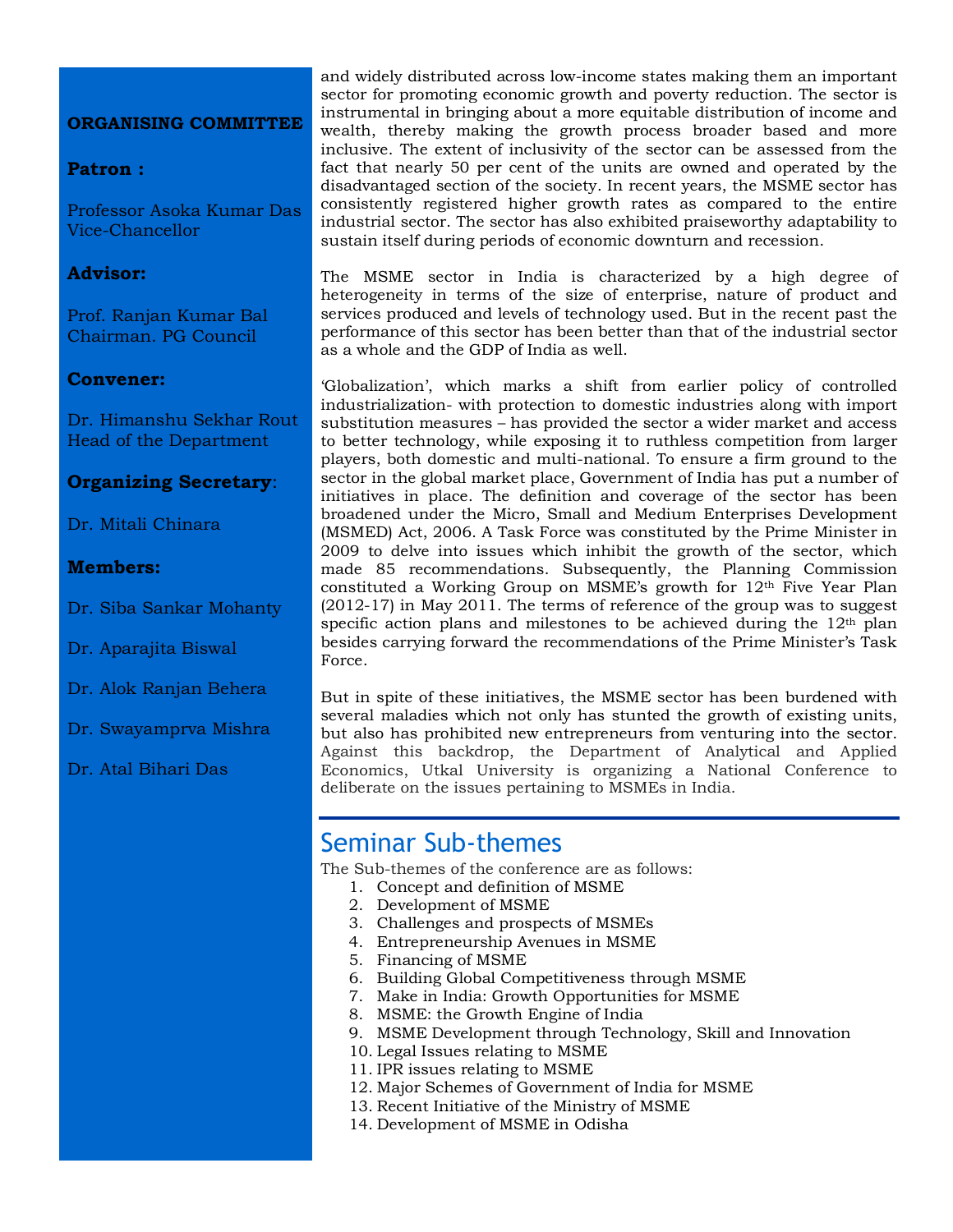#### **EXPECTED OUTCOMES**

- 1. Some of the presented papers will be published in "*Utkal Economic Papers*" (ISSN 0976- 7592) and "*Manthan: Journal of Commerce and Management*" (ISSN 2347-4440) after peerreviewed.
- 2. Selected conference papers will be published in an edited volume after peer reviewed.
- 3. In addition, a brief policy document will be prepared and sent to government agencies.

### **For any Query Please Contact:**

## Organising Secretary **[Dr](mailto:greengrowthutkal@gmail.com)**. **Mitali Chinara** [msmeuueco@gmail.com](mailto:msmeuueco@gmail.com)

Mobile: 9437111456

## Paper Submission

The paper contributors have to send the complete paper with an abstract (max 200 words) to the Organizing Secretary on or before 15 November 2016 by e-mail to [msmeuueco@gmail.com.](mailto:msmeuueco@gmail.com) The paper should describe the motivation/rationale, related literature, objectives, data and methods, results and conclusions and the length should not exceed 8000 words including tables and references. The authors may kindly send the papers in word format and type in Bookman Old Style 12 size font and follow APA style of referencing.

## Oral Presentation

The authors of accepted papers will have to present their paper preferably through power point slide presentation within 15 minutes. The power point slides of the paper should reach the Organizing Secretary on or before 20 January 2017 by e-mail to [msmeuueco@gmail.com](mailto:msmeuueco@gmail.com).

### Registration

Registration is compulsory for all delegates. The prescribed registration form duly filled in should be sent to the organizing Secretary address given below along with the required demand draft in favour of "**Organizing Secretary, SSIICC2013**" payable at **Syndicate Bank, Utkal University Branch, Bhubaneswar** or make online payments. Online payment information is given below.

- 1. Beneficiary Name: **Organizing Secretary, SSIICC2013**
- 2. Saving Bank Account Number: **80162210013690**
- 3. Name and Address of the Bank: **Syndicate Bank, UU Campus**
- **4.** IFSC Code : **SYNB0008016,** MICR Code: **751025008**

Normally, no spot registration will be allowed on the day of seminar. The registration fee is given below. Research scholars / PhD Scholars have to submit documentary evidence in support of them from the head of department of the University /the Principal of the college.

| <b>Category of Delegates</b>                 | <b>Registration Fee</b> |
|----------------------------------------------|-------------------------|
| Teaching and Research Faculties (Outstation) | ₹1500                   |
| Teaching and Research Faculties (Local)      | ₹1000                   |
| Research Scholars (Outstation)               | ₹1000                   |
| Research Scholars (Local)                    | ₹500                    |
| Accompanying Person                          | ₹1000                   |
| Corporate Executives                         | ₹500€                   |

### Travel and Accommodation

Limited travel grants will be provided to the paper presenters (first author in case of joint paper presenters) as per Utkal University rules in shortest route in production of original tickets.

All the registered delegates will be provided moderate sharing accommodation from the afternoon of 26 January 2017 to the forenoon of 29 January 2017 free of cost. Breakfast, tea and lunch for the seminar days will be provided by the organizer.